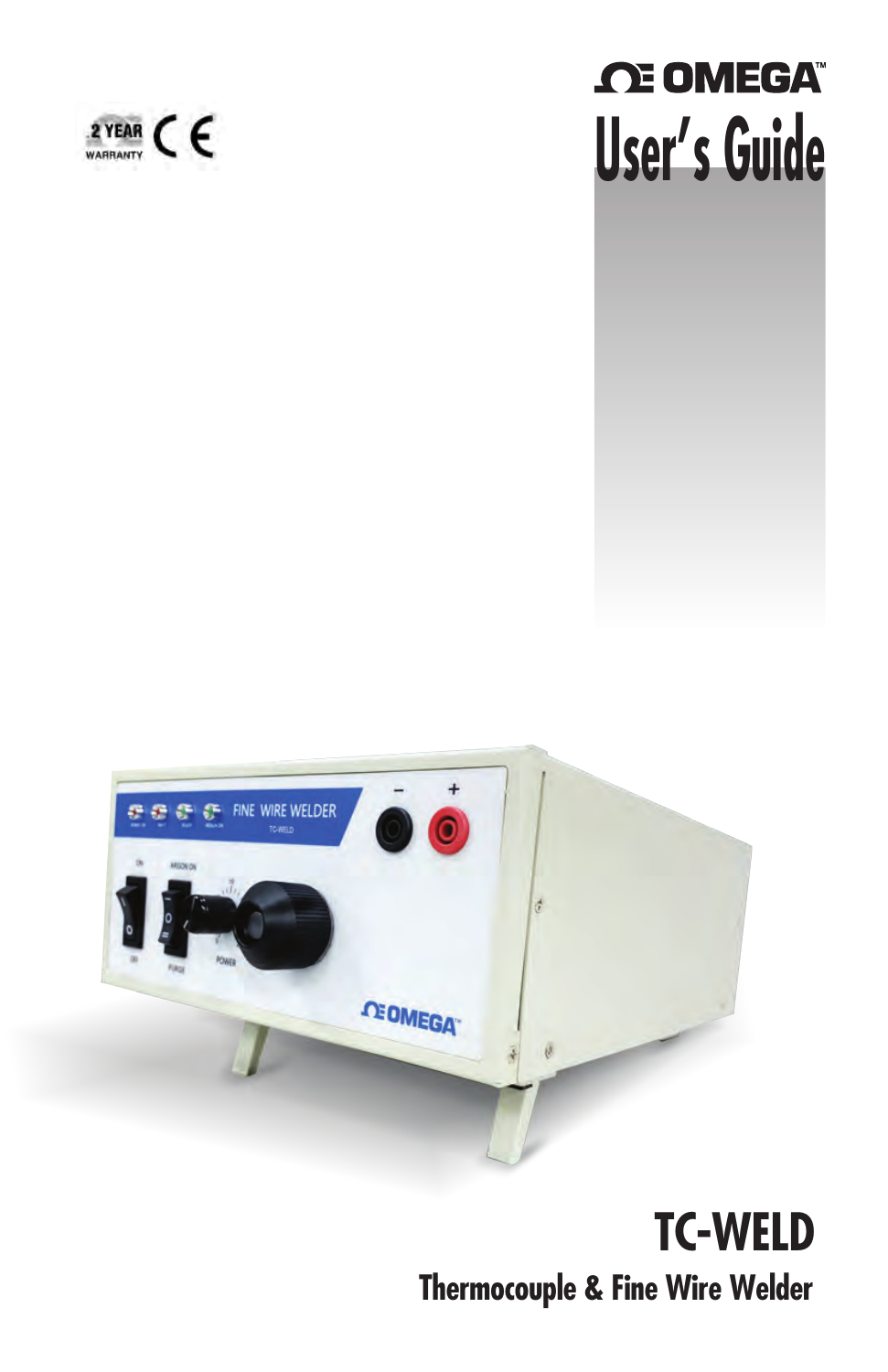#### General Specification

| Product Name:          |
|------------------------|
| Model <sup>.</sup>     |
| Dimension:             |
| Weight:                |
| Weld Wire Diameter:    |
| Duty Cycle:            |
| Input:                 |
| <b>Engergy Output:</b> |
| Power Consumption:     |
| Argon Input Port:      |
|                        |

**Fine Wire Welder TC-WELD 220 (W) x 100 (H) x 270 (D) mm 3.6 kg / 7.94lbs 0.08mm / 0.003" to1.1mm / 0.043" 5-10 welds per minute 90-260 VAC / 50-60 Hz 0 to 60 joules Max 120 VA dropping to 10 VA during charging 6mm (1/4") Push Connection** Recommended maxinum flow rate 6 liter / minute

#### **Accessories**

- **1x Power Cord**
- **1x Foot Switch**
- **1x Bonding Carbon Electrode**
- **1x Bonding Copper Electrode**
- **1x Safety Glasses**
- **1x Spare Fuse**
- **1x Removable Plier with Lead**

#### CE Approval

**Directive(s): Verification No: Ratings:**

**Low Voltage Directive (2006/95/EC and 2015/35/EU) T1507055-507 Input: 100-240Vac, 50-60Hz, 0.5A, Class I Output: 22-55Vadc, 50W max**

**The referred CE test report(s) show that the product fullls the essential requirements set out in the Directive(s). On this basis, together with the manufacturer's own documented production control, the manufacturer or his European authorized**  representative can in his EC Declaration of conformity verify compliance with the Directives(s). The CE marking could be affixed only when all the relevant and effective EC Directives are complied with.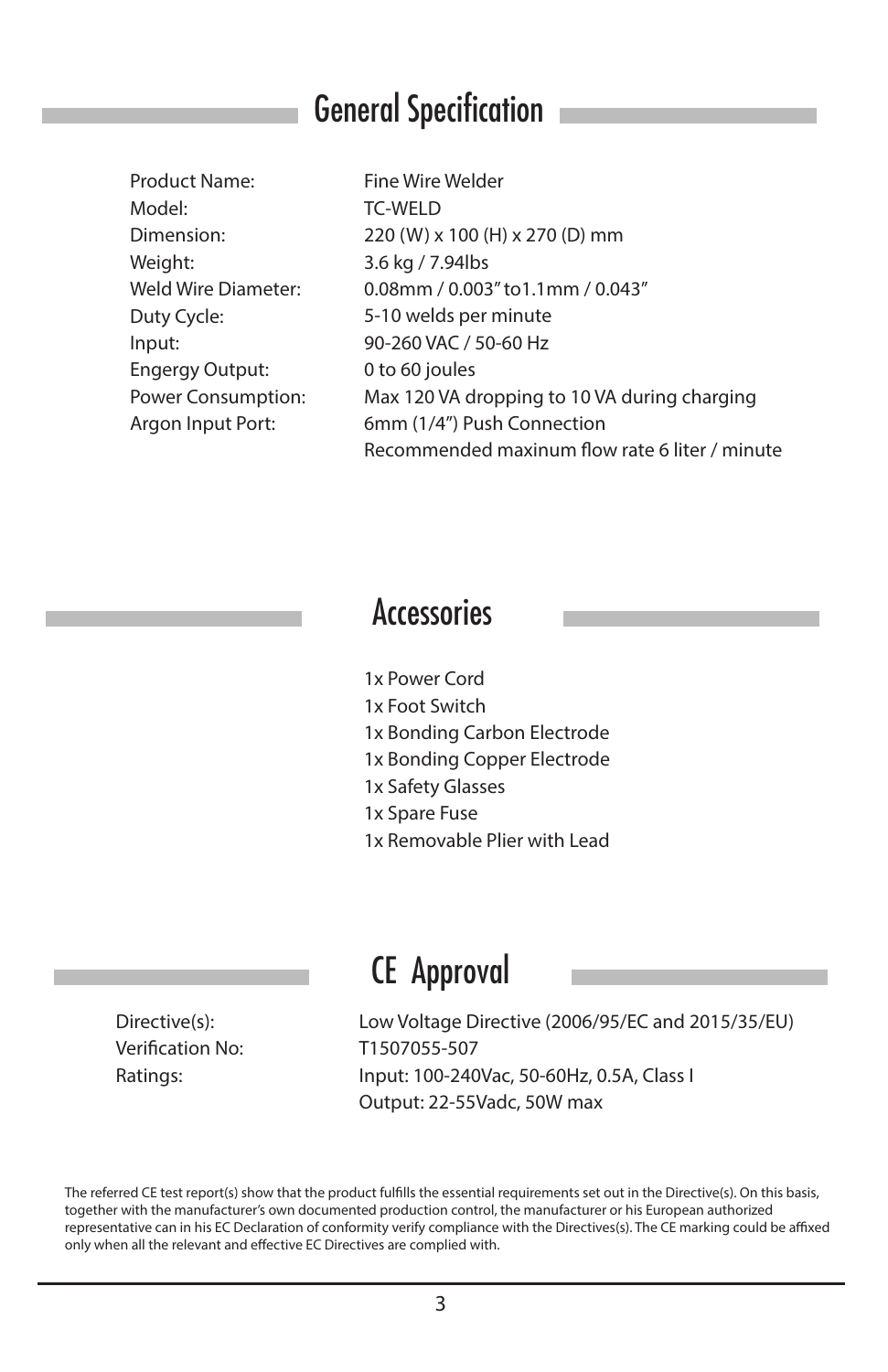# Safety Notes

**Thank you for choosing the Fine Wire Welder. This welder is designed for producing commercial grade thermocouple hot junction. It's easy to use and operate. But it is still very important to read the instructions carefully prior using the welder.**

- **Always wear protective safety glasses during welding. Do not view the weld discharge with the naked eye.**
- **Do not touch directly welding electrode during welding operation.**
- **Follow the instruction carefully and use the correct power supply.**





## Set Up Your Welder

- The welder should be placed on a stable and flat working bench for  **operation.**
- **Connect the welder to the power supply with the power cable.**
- **If using the argon mode, connect the argon hose securely to the argon inlet at the rear of the welder.**
- Adjust argon flow to 6 litres per minute. And check to make sure there is  **no leakage.**
- **Switch on the power button.**
- **Now the welder is ready to use.**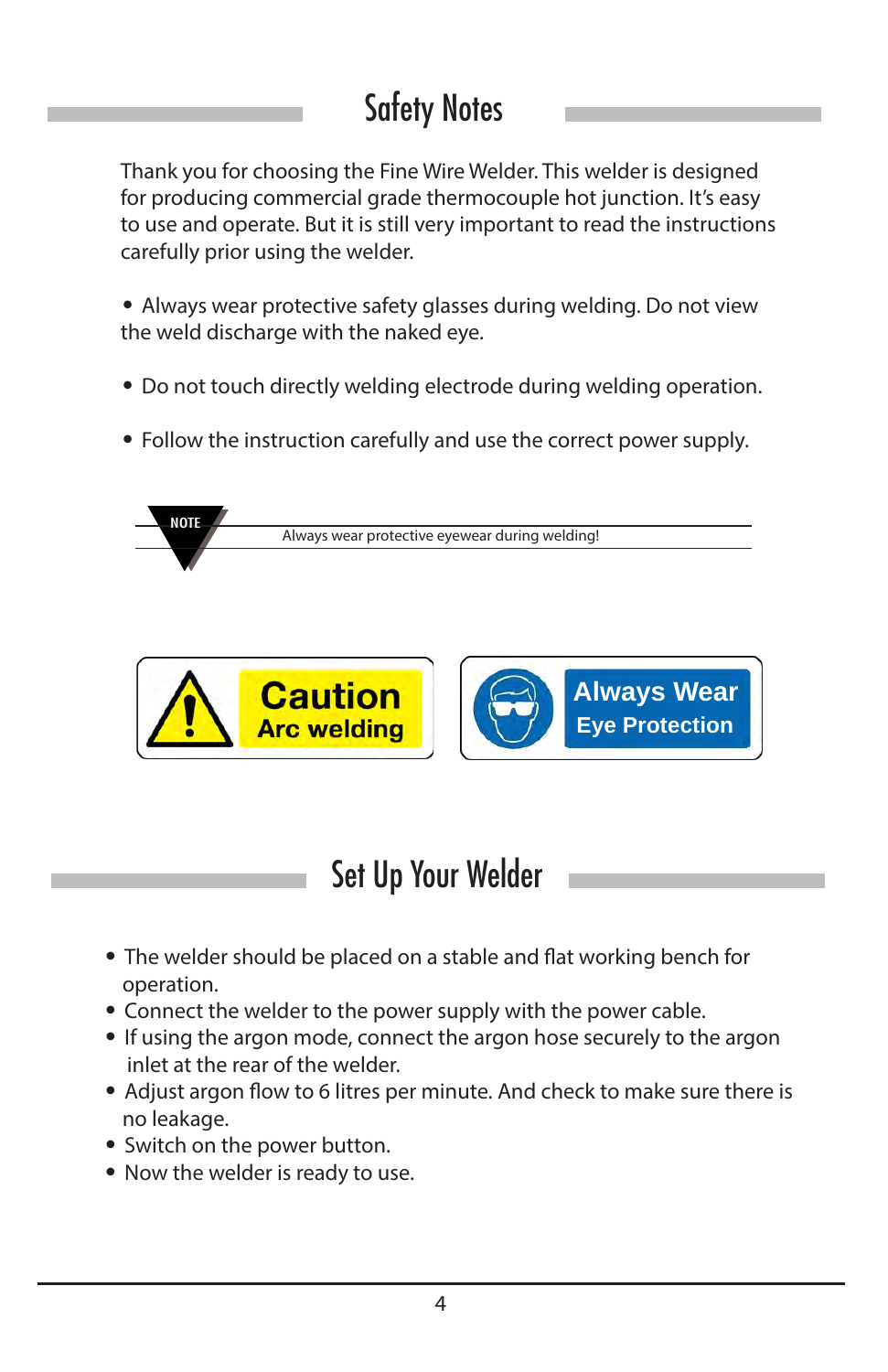#### Front Panel Controls



- **Power On LED A**
- **Wait LED B**
- **Ready LED C**
- **Argon On LED D**
- **Black (-) Socket E**
- **Red (+) Socket F**
- **ON / OFF Switch G**

**I**

**Argon Control Switch H**

- **Indicates power is connected.**
- **Glows when weld charge is building.**
- **Indicates it is ready to weld.** 
	- **Indicates argon is on.**
- **Output socket connects to the electode. Negative end.**
	- **Output socket for using the pliers. Positive end.**
		- **To switch the poswer ON and OFF.**
			- ARGON ON allows continuous flow of argon.
				- LEVEL position is turning the argon off.
				- PURGE allows short burst of argon gas flow.
- **Power Setting Selector Adjusts output power level.**
- **Welding Nozzle J**
- **Holds the electrode for welding.**

#### Rear Panel Controls

|               |             |      | POWER IN          |
|---------------|-------------|------|-------------------|
|               | FOOT SWITCH | FUSE | 90-260VAC 50/60Hz |
| a manager and |             |      |                   |
| ARGON IN      |             |      |                   |

| Argon In    | Connects to the argon hose allowing the welder to weld with argon input.           |
|-------------|------------------------------------------------------------------------------------|
| Foot Switch | Connects to the foot switch and able to use the foot switch to control argon flow. |
| Fuse        | Use a fuse with 2 amps rating only.                                                |
| Power In    | Connects to the power cable. Range 90-260 VAC / 50-60 HZ.                          |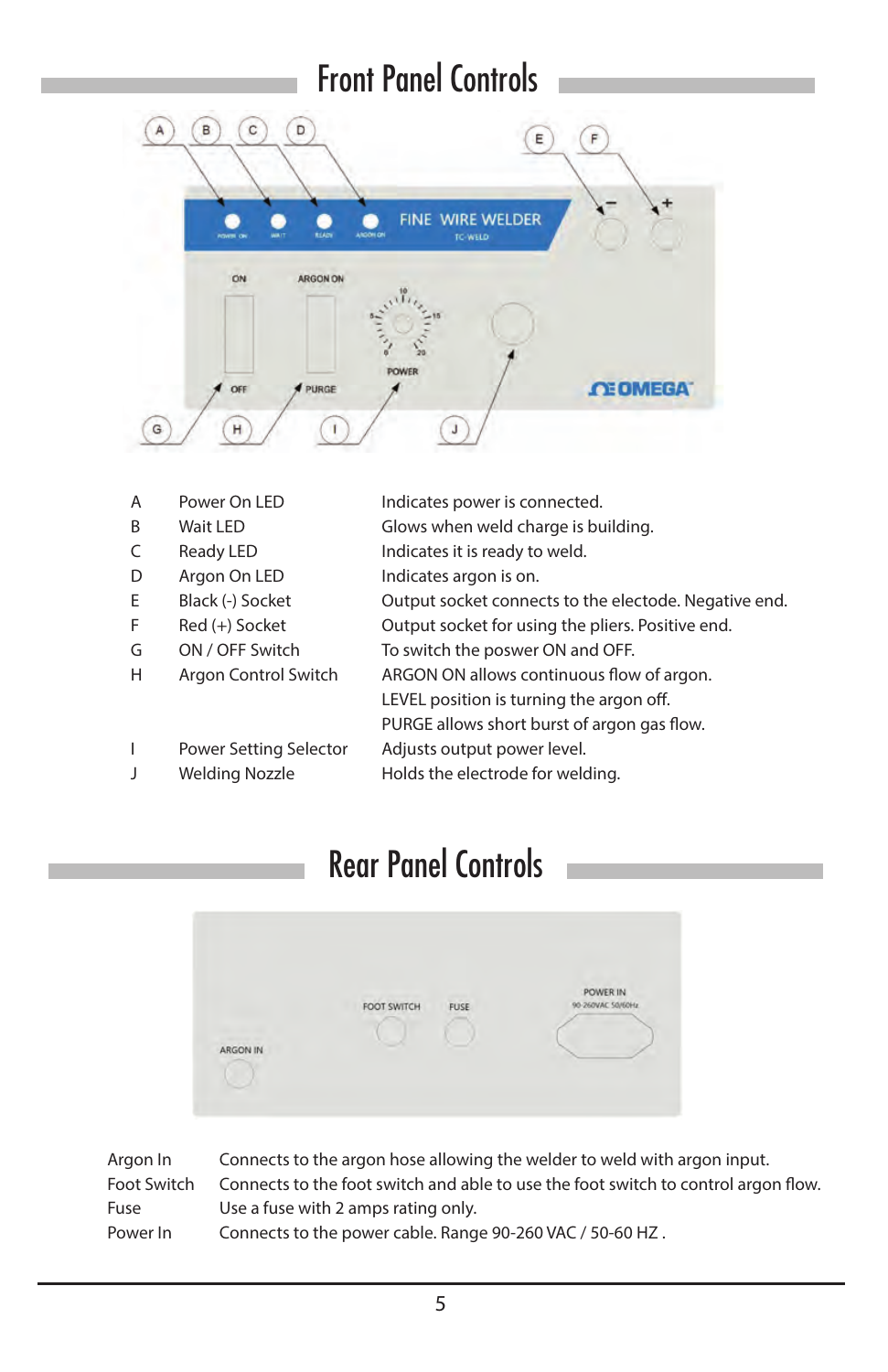### Welding Instructions

**Adjust the power level according to the thermocouple wire diameter. As a reference, we suggest the following:** 

| <b>Wire Diameter</b> | <b>Power Output Level</b> | Electrode |
|----------------------|---------------------------|-----------|
| 20AWG (0.80mm)       | $16 - 17$                 | Carbon    |
| 28AWG (0.32mm)       | $5 - 6$                   | Carbon    |
| 30AWG (0.25mm)       | $5 - 6$                   | Carbon    |
| 36AWG (0.13mm)       | $5 - 6$                   | Copper    |
| 40AWG (0.08mm)       | $4 - 5$                   | Copper    |

- **Prepare the wires to the Appropriate length and ready for welding.**
- **Grip in the pliers, leaving about 1mm or more protruding.**
- **Adjust the approapriate power setting according to the wire diameter.**
- **Keep steady and position in front of the Electrode.**
- **If using the argon weld, connect the argon supply to the argon inlet at the back of the welder. Use the argon switch turn the argon flow on and off.** 
	- **ARGON ON keeps the argon flow on constantly.**
	- **LEVEL position switch off the argon flow.**
	- **PURGE is pressed to burst argon flow; release the switch to stop argon flow.**
- **Wait for the READY led light turns green, hold the wires using the pliers and then touch the tip the wires to the Electrode for the welding arc struck.**
- **Check the wires welded correctly.**
- If using foot swtich to control the argon flow, connect the foot switch supplied. Press the foot switch to enable argon flow. Release the foot switch to stop argon flow.

#### Replace or Adjust Elctroctode



Switch power off before you replace or adjust the Electrode!

- **Unscrew the black weld nozzle cap and put aside.**
- **Reveals the electrode holder with the hexegonal socket.**
- **Use the supplied hex key to loose the electrode holder.**
- **Replace new electrode or adjust the electrode in position. Tilt the welder forward slightly where necessary to pull out the electrode.**
- **Tighten the electrode holder using the hex key.**
- **Screw the welding nozzle cap in place securely.**
- **If there is uneven working surface on the electrode, you may use sand paper or equivalent tools to smooth the working surface of the electrode.**